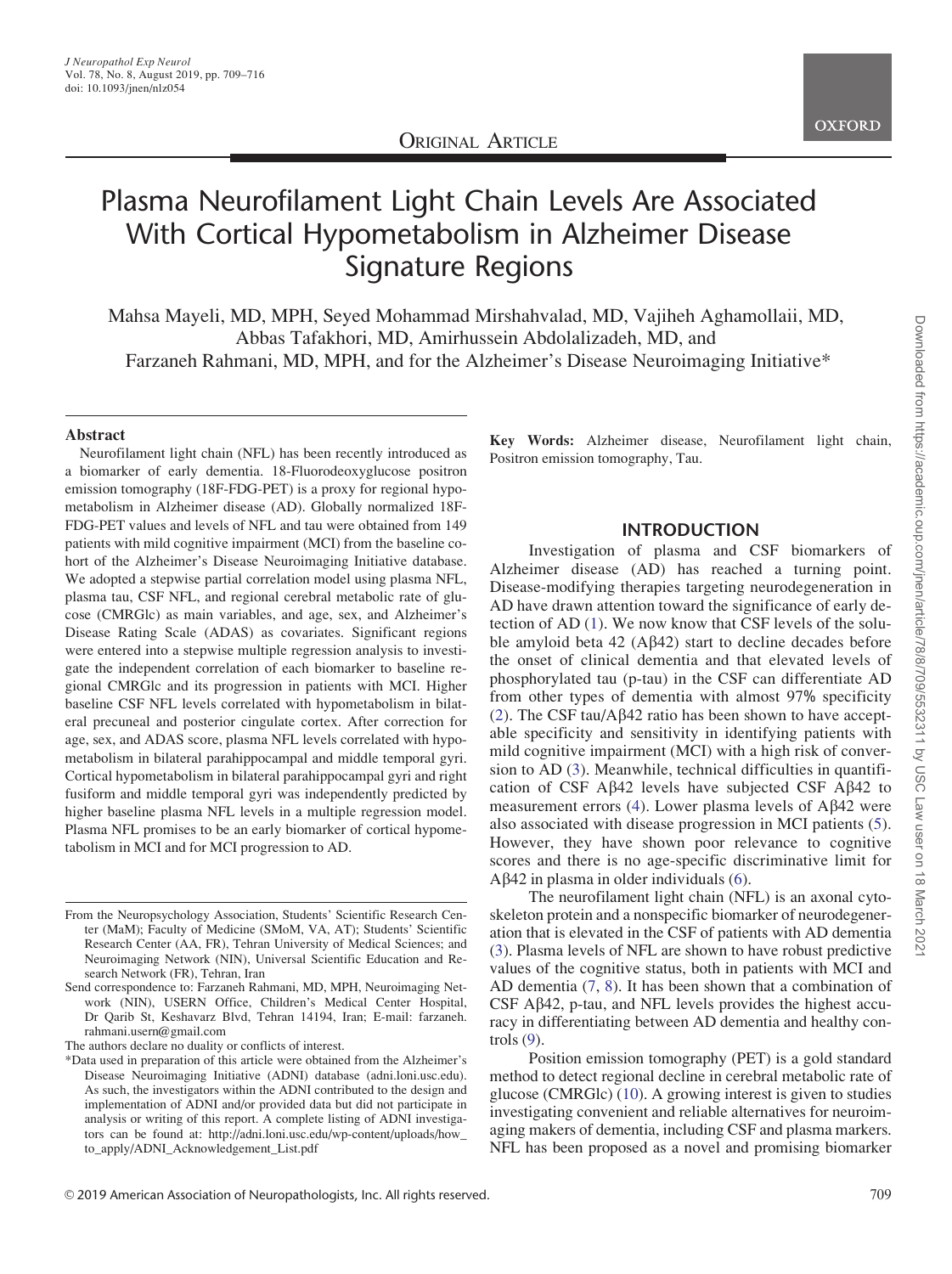for early AD ([7\)](#page-6-0). Plasma NFL levels have shown relevance to longitudinal changes in regional metabolism in signature hypometabolism regions in AD and they are more convenient to measure than either  $A\beta42$  or tau [\(7](#page-6-0)).

Herein, we investigated the correlation between serum and CSF NFL levels with globally standardized CMRGlc identified through 18F-fluorodeoxyglucose (18F-FDG)-PET scan of patients with MCI from the baseline cohort of the Alzheimer's Disease Neuroimaging Initiative (ADNI) database ([http://adni.loni.usc.edu\)](http://adni.loni.usc.edu). We hypothesized that levels of CSF or plasma NFL might correlate with cerebral hypometabolism in signature AD regions and serve as early markers of neurodegeneration. We investigated the independent predictive value of CSF or plasma NFL levels in regional CMRGlc in a multiple regression model with age, sex, cognitive scores, and plasma tau levels as covariates.

# MATERIALS AND METHODS

### Data Acquisition

Data used in the preparation of this article were obtained from the Alzheimer's Disease Neuroimaging Initiative (ADNI) database (adni.loni.usc.edu). The ADNI was launched in 2003 as a public-private partnership, led by Principal Investigator Michael W. Weiner, MD. The primary goal of ADNI has been to test whether serial magnetic resonance imaging (MRI), positron emission tomography (PET), other biological markers, and clinical and neuropsychological assessment can be combined to measure the progression of mild cognitive impairment (MCI) and early Alzheimer's disease (AD). ADNI participants are recruited from across the United States and Canada. We extracted data from screening visits of patients from the baseline ADNI-1 cohort for whom all demographic data, CSF NFL, plasma NFL, and plasma tau levels from screening visit were available. We also extracted the baseline (screening visit) and the 6- and 12-month follow-up 18F-fluorodeoxyglucose (18F-FDG) PET scan data of all patients in the cohort. Our study cohort therefore consisted of 149 patients with MCI, with their baseline CSF NFL, plasma NFL, and plasma tau levels and their 18F-FDG-PET data all acquired at the Banner Alzheimer's Institute (Phoenix, Arizona) and downloaded on December 4, 2018 [\(http://adni.loni.usc.](http://adni.loni.usc.edu) [edu](http://adni.loni.usc.edu)).

In brief, ADNI participants aged between 55 and 90 years and were all willing to undergo all test procedures including 2 lumbar punctures, one at the screening visit and one to complete a 2-year follow-up imaging study, including an 18-FDG-PET scan every 6 months. Patients were excluded if they had high ischemic score in their diffusion-weighted magnetic resonance imaging, a recent change in medications in the 4 weeks prior to the study, less than 6 grades of education or depression. None of the subjects were taking cholinesterase inhibitors, antidepressant medications with anticholinergic properties, neuroleptic agents, antiparkinsonian drugs, chronic anxiolytics, sedative hypnotics, diuretics, or were regular narcotic users at the time or within 4 weeks prior to the screening visit. AD and MCI patients were allowed to take cholinesterase inhibitors and memantine if the dosing had not changed within 4 weeks

prior to screening visit. The same drug exclusion criterion applied for 6- and 12-month follow-ups.

Patients with baseline MCI and those who progressed to AD all had complaints of memory impairment. Classification of patients as MCI or AD was based on either of the following criteria: (i) mini-mental state examination (MMSE) score between 24 and 30 for MCI and 20 and 24 for AD, (ii) clinical dementia rating (CDR) score of 0.5 with memory box score  $\geq$ 0.5 for MCI and 0.5 or 1 for AD, or (iii) logical memory II subscale of the Wechsler memory scale below the agecategorized cutoff values. All patients also fulfilled the National Institute of Neurologic and Communicative Disorders and Stroke and the Alzheimer's Disease and Related Disorders Association criteria ([11\)](#page-6-0). Full description on subject selection and demographic information of the cohort can be found elsewhere ([12\)](#page-6-0).

# Plasma Protein Measurements

ADNI samples were analyzed at the Clinical Neurochemistry Laboratory, Sahlgrenska University Hospital, Mölndal, Sweden [\(13](#page-7-0)). Human Total Tau Kit (Quanterix, Lexington, MA) on single molecule array (Simoa) HD-1 analyzer (CE marker) was used to measure total plasma tau levels ([13](#page-7-0)). Plasma NFL was similarly assessed using the Simoa technique, which uses monoclonal antibodies in combination with purified bovine NFL used for calibration. All tau and NFL samples were measured in duplicate to increase validity. Analytical sensitivity was <1.0 pg/mL for both tau and NFL kits. Plasma tau and NFL values were presented as pg/mL and no plasma sample had NFL or tau levels below the limit of detection.

# CSF NFL Measurement

Baseline CSF samples were obtained from all subjects in the morning after overnight fasting, as described in the ADNI procedures manual [\(http://www.adni-info.org/](http://www.adni-info.org/)). CSF samples from each site were stored in polypropylene transfer tubes and shipped to ADNI Biomarker Core laboratory at the University of Pennsylvania Medical Center on dry ice within 1 hour after collection. Aliquots (0.5 mL) were prepared from these samples after thawing, which were then stored at  $-80^{\circ}$ C [\(14](#page-7-0)). The sandwich enzyme linked immunosorbent assay (ELISA) method (NF-light ELISA kit, UmanDiagnostics AB, Umeå, Sweden) was used to measure CSF NFL (pg/L). With the lowest limit of quantification of 50 ng/L, sandwich ELISA is a novel and sensitive method for this measurement ([15\)](#page-7-0).

# FDG-PET Imaging Processing

The computer package SPM5 ([http://www.fil.ion.ucl.ac.](http://www.fil.ion.ucl.ac.uk/spm/) [uk/spm/](http://www.fil.ion.ucl.ac.uk/spm/)) was used to perform the core analyses of 18F-FDG-PET data. We downloaded postprocessed PET images that were coregistered, averaged, and standardized in a voxel size and smoothed to a uniform resolution of 8 mm from the LONI website in NIFTI format. Each image was recentered to correspond to the center of the SPM MNI template and 2 images were generated for each scan of each patient. The ADNI database included 18F-FDG-PET data for the following selected 44 cortical regions of the MNI atlas, which are affected by AD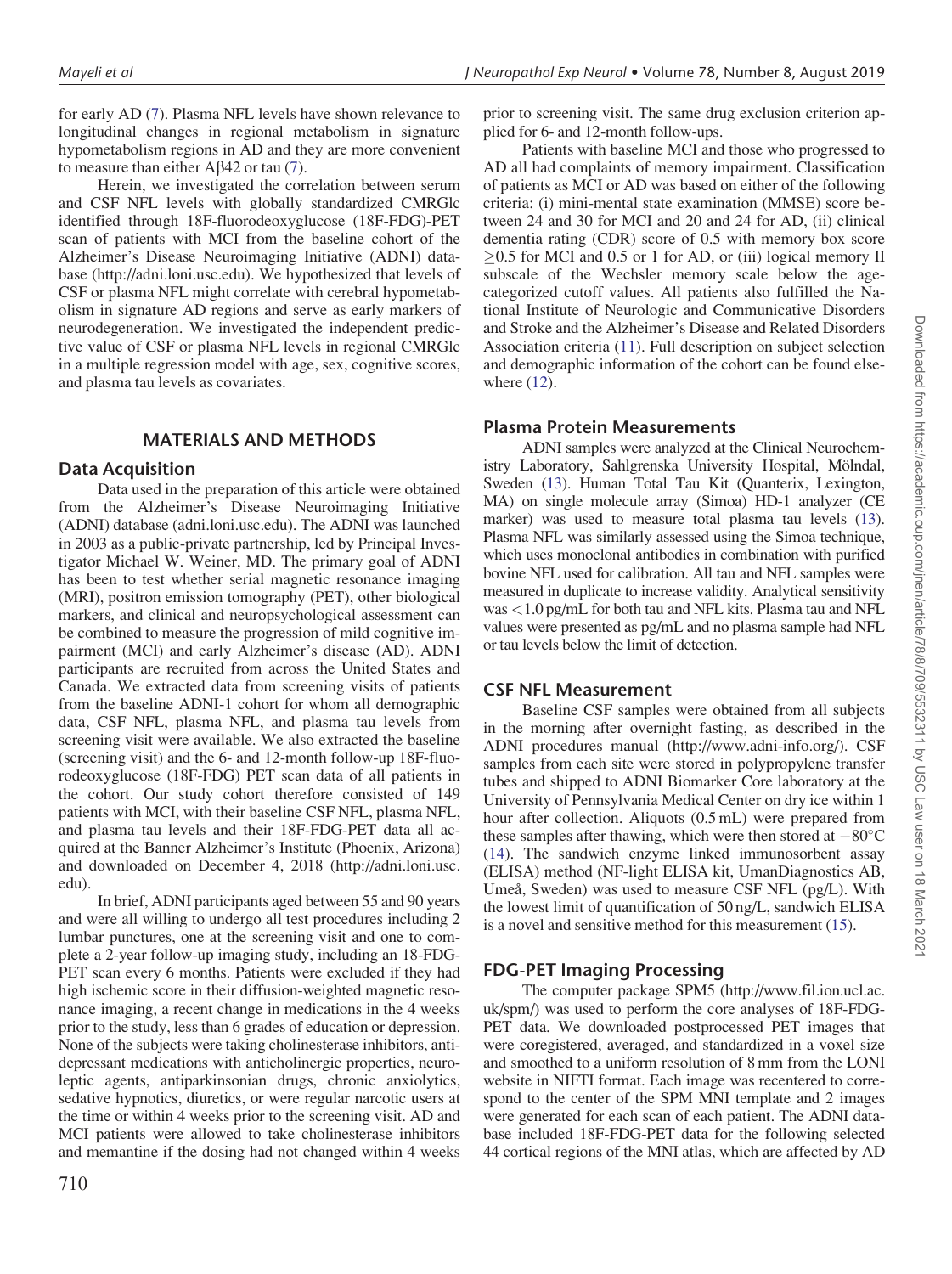pathology: bilateral hippocampal (HIPPR and HIPPL), bilateral parahippocampal (PARAHIPR and PARAHIPL), bilateral superior frontal (FRTSUPR and FRTSUPL), bilateral middle frontal (FRTMIDR and FRTMIDL), bilateral inferior frontal (FRTINFR and FRTINFL), bilateral fusiform (FUSFRMR and FUSFRML), bilateral middle occipital (OCCMIDR and OCC-MIDL), bilateral angular (ANGULR and ANGULL), bilateral superior parietal (PARSUPR and PARISUPL), bilateral inferior parietal (PARIINFR and PARIINFL), bilateral supramarginal (SUPMRGR and SUPMRGL), bilateral superior temporal (TMPSUPR and TMPSUPL), bilateral middle temporal (TMPMIDR and TMPMIDL), bilateral inferior temporal (TMPINFR and TMPINFL), bilateral precuneal (PRECUNR and PRECUNL), bilateral anterior cingulate (CINGANTR and CINGANTL), bilateral middle cingulate (CINGMIDR and CINGMIDL), bilateral posterior cingulate (CINGPSTR and CINGPSTL), bilateral lingual (LINGUALR and LINGUALL), bilateral insular (INSULR and INSULL), bilateral middle frontoorbital (FRTMIDOR and FRTMIDOL), and bilateral superior middle frontal (FRTSMEDR and FRTSMEDL) gyri. PET scans were acquired at the screening visit and on 6- and 12-month follow-up visits. The baseline CMRGlc value and CMRGlc decline over 6 and 12 months were available in the ADNI. The suffix 01 after regions name corresponds to baseline AD CMRGlc; suffix 02 to baseline MCI CMRGlc; suffix 04 to AD CMRGlc difference over 6-month period corrected for its variance in normal population; suffix 06 to MCI CMRGlc difference over a 6-month period corrected for its variance in normal population; and finally suffix 07 to AD CMRGlc difference over a 12-month period.

SPM5 default settings were used to linearly and nonlinearly deform each baseline PET image to the coordinate space of the SPM brain template. The left-right orientation of each image was confirmed, and therefore spatially normalized to the SPM template space and smoothed. The resulting images were generated in the coordinate space of the SPM template with 2 cubic mm voxel size and  $79 \times 95 \times 69$  (in x y z) matrix dimension. The images were further smoothed by a Gaussian kernel with the full width at half maximum of 12 mm in all x, y, and z directions.

To perform the voxel-by-voxel statistical analyses for all cases, the global brain counts were computed by the SPM subroutine spm\_global and were normalized using proportional scaling. Appropriate statistics were then calculated on a voxel-by-voxel basis to characterize and compare regional glucose metabolism in the 3 subject groups. Regional CMRGlc in the brain was calculated based on regional tissue time-activity curves for 18F-FDG. This gives a radio-ligand concentration in plasma as a function of time, that is the arterial input function. Briefly, the net influx rate of 18F-FDG from arterial blood samples, steady-state plasma glucose concentration and correction factor for the use of glucose rather than FDG in the brain were used to calculate globally normalized CMRGlc in each region based on a formula proposed previously [\(16](#page-7-0)). Energy metabolism in the pons has been conventionally used to normalize measurement of glucose uptake in each voxel as it is reported to be well preserved in AD [\(17](#page-7-0)). This is why we used globally normalized values of FDG uptake to the pons in the arterial blood, that is using arterial activity curves to quantify cerebral glucose metabolism, which would give higher diagnostic accuracy in dementia syndromes [\(18](#page-7-0)). Moreover, we included a new index, termed hypometabolic convergence index (HCI), derived from a voxel-based image analysis algorithm aimed to quantify similarities in the pattern and scale of hypometabolism to that of a clinically diagnosed patient with AD [\(19](#page-7-0)). Therefore, HCI gives a measure of the similarity of a patient's PET results to those in a subject with clinically confirmed AD.

#### Cognitive Assessment

Cognition was assessed using the Alzheimer's Disease Assessment Scale (ADAS) score, which is a valid test of the degree of cognitive and noncognitive behavioral dysfunctions in patients with dementia ([20\)](#page-7-0). ADAS measures of all our participants were available for both 12 questions subscale and a complete total score. Composite scores regarding executive functioning and memory were extracted from the ADNI-I neuropsychological battery ([21\)](#page-7-0).

### Statistical Analyses

Statistical analyses were performed using SPSS20 software. We investigated potential correlations of the CMRGlc/ HCI values of each region of the MNI atlas, with ADAS score, age, sex, plasma NFL and plasma tau, as well as CSF NFL, separately using simple Pearson's correlation model. Next, we implemented a partial correlation model to identify potential confounding covariates to be included in a final regression model. We identified brain regions where CMRGlc/HCI correlated with plasma/CSF NFL or plasma tau, controlling for age, sex, and ADAS score. Finally, we devised a multiple linear regression model to investigate the independent association of each biomarker with CMRGlc of significant regions in the partial correlation analysis in patients with MCI or AD. To test for assumptions of the multiple regression model, we drew the normality Q-Q plots of each variable against the dependent variable for multivariate normality and used the Durbin-Watson test diagnostics for collinearity and the normality plot of residuals to check for the presence of homoscedasticity in variances. The method "Enter" was adopted in multiple linear regression model to identify variables with independent association to the CMRGlc of regions and/or the HCI score. To address the inflation in type I error rate arising due to multiple comparisons, the bootstrap method was used. We examined the reliability of significant regions with type I error rate set at 0.05.

#### RESULTS

In an exploratory analysis, we investigated potential correlation of CMRGlc values of different brain regions and the HCI index of each patient with plasma tau and plasma and CSF levels of NFL. Our population consisted of 149 subjects, 47 women and 102 men with MCI from the baseline ADNI cohort with a mean age of  $75.4 \pm 6.58$  years. Mean ADAS score of the study group was  $19.4 \pm 7.7$ , mean MMSE score was  $26.5 \pm 3.01$ , and mean CDR global score was  $0.66 \pm 0.3$ , while the mean plasma tau, and mean plasma and CSF NFL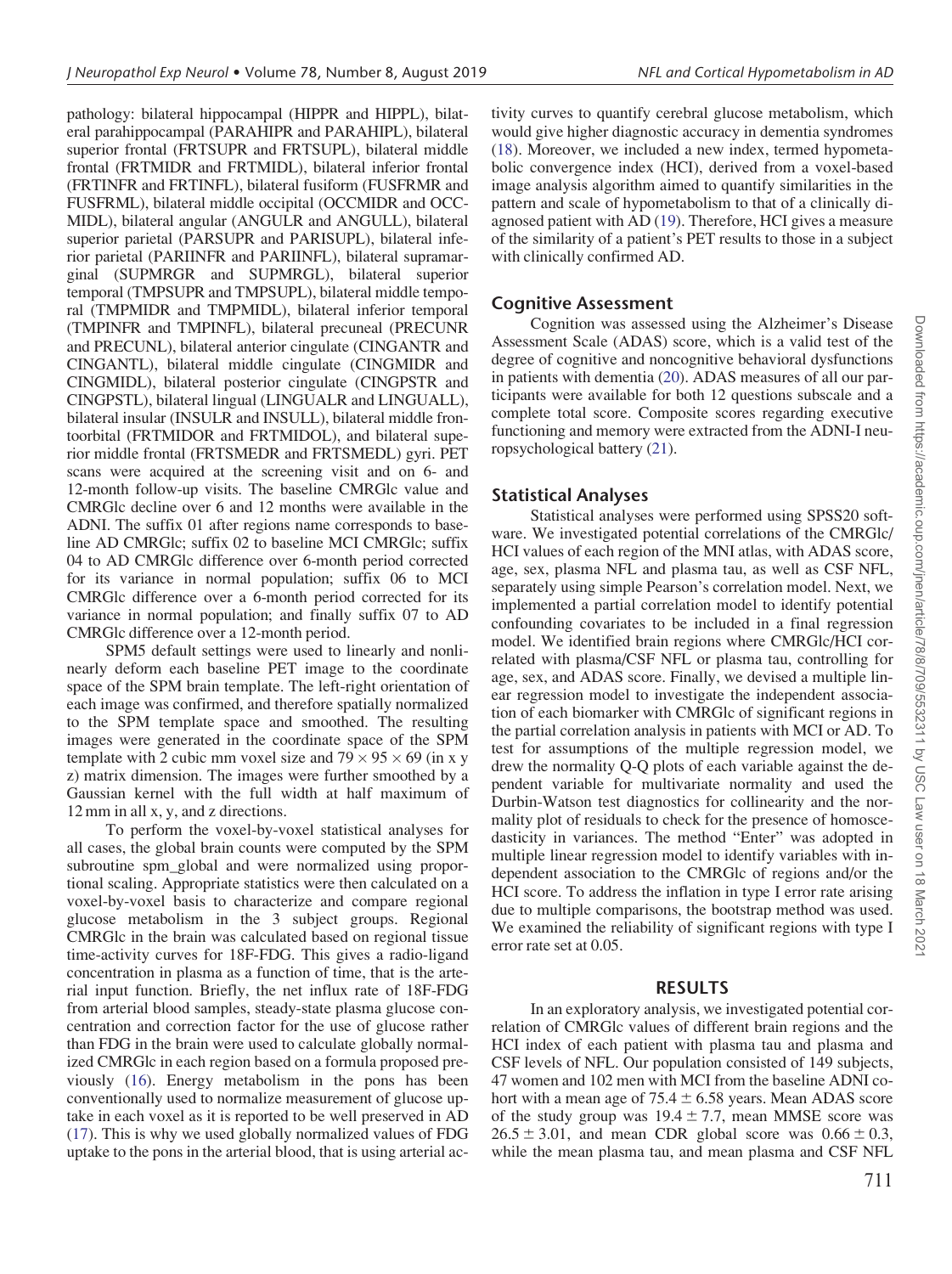were  $2.7 \pm 1.3$ ,  $42.7 \pm 2.54$ , and  $1497.5 \pm 757.7$  ng/mL, respectively. Investigating bivariate correlations between relevant baseline characteristics, we found a significant negative correlation between patient's age and CMRGlc in the left hippocampus, right parahippocampal regions, right middle, posterior and inferior temporal gyri, left posterior cingulate, right middle occipital gyrus, bilateral middle and superior frontal gyri, right middle frontoorbital gyrus, bilateral anterior cingulate gyri, right insular gyrus, bilateral middle and inferior occipital gyri, as well as right rectus gyrus and parietal gyrus. There was no sex difference between CMRGlc values in most regions, except for a few regions in posterior and middle cingulum, precuneus and inferior temporal cortices. Meanwhile, ADAS score negatively correlated with the CMRGlc in widespread areas throughout the cerebral cortex. With the p value threshold set to 0.1, CMRGlc of all MNI coordinates had an inverse/negative correlation with ADAS score in our study group, in line with our expectation that cerebral hypometabolism was associated with poor cognitive performance in these patients. Based on these preliminary investigations, we adopted the patient's sex, age, and ADAS score as confounding factors in all further analyses on the association between CMRGlc and plasma and CSF markers.

Next, we investigated the association between regional CMRGlc values and plasma NFL (Table 1), CSF NFL [\(Ta](#page-4-0)[ble 2](#page-4-0)), and plasma tau ([Table 3](#page-4-0)), respectively. In all these analyses, a negative correlation coefficient of CMRGlc value indicates association of cerebral hypometabolism with higher levels of the biomarker (i.e. inverse correlation), and a positive correlation coefficient of CMRGlc indicates association of cerebral hypermetabolism with higher levels of biomarker (i.e. direct correlation). For this purpose, we first performed a simple bivariate Pearson's correlation between regional CMRGlc and plasma tau, plasma NFL and CSF NFL, and then entered age and sex, and ADAS score as covariates/cofounders to the model where appropriate.

Our findings revealed that lower baseline metabolic activity in the left hippocampus, bilateral parahippocampal, bilateral fusiform, bilateral middle and inferior temporal, and right angular gyri, as well as 6-month decline in metabolic activity of the right hippocampus were all associated with higher plasma NFL levels at the baseline. This association persisted after removing the effect of age and sex (Table 1). With the ADAS score added as a covariate to the model, the negative correlation between plasma NFL and the cerebral metabolic activity persisted only in the bilateral parahippocampal and right fusiform, and the right middle and inferior temporal gyri (Table 1).

CSF NFL level shared almost the same and more widespread correlates to regional CMRGlc as plasma NFL. Higher CSF NFL was associated with lower baseline metabolic activity in the bilateral parahippocampal gyri, right fusiform gyrus, bilateral angular gyrus, left middle and inferior temporal and right superior temporal gyri, bilateral anterior and middle, and left posterior cingulate gyri, bilateral precuneal gyri, left middle occipital gyrus, as well as right middle frontoorbital and left frontal middle-superior gyri. Decline in the cerebral metabolic activity over a 6-month period in the left middle and inferior temporal gyri, and the right superior and posterior cingulate gyri also associated with higher CSF NFL levels at

TABLE 1. Significant Results of Pearson's Correlation Analyses of CMRGlc Values and Plasma NFL Levels

| <b>Region</b>    | Correlation<br>Coefficient <sup>†</sup> | <b>Corrected for</b><br>Age and $Sex^{\ddagger}$ | Corrected for Age,<br>Sex, and ADAS Score <sup>3</sup> |
|------------------|-----------------------------------------|--------------------------------------------------|--------------------------------------------------------|
| HIPPL01          | $-0.243**$                              | $-0.188*$                                        | $-0.088$                                               |
| HIPPR06          | $-0.205*$                               | $-0.213*$                                        | $-0.231*$                                              |
| PARAHIPL01       | $-0.300**$                              | $-0.268***$                                      | $-0.171*$                                              |
| PARAHIPR01       | $-0.360**$                              | $-0.314***$                                      | $-0.225**$                                             |
| FUSFRMR01        | $-0.343**$                              | $-0.356***$                                      | $-0.278***$                                            |
| FUSFRML01        | $-0.273**$                              | $-0.236**$                                       | $-0.129$                                               |
| FUSFRML02        | $-0.236**$                              | $-0.191*$                                        | $-0.072$                                               |
| ANGULR01         | $-0.169*$                               | $-0.249**$                                       | $-0.137$                                               |
| ANGULR02         | $-0.165*$                               | $-0.256**$                                       | $-0.152*$                                              |
| ANGULR04         | $-0.380*$                               | $-0.265*$                                        | $-0.137$                                               |
| TMPMIDR01        | $-0.171*$                               | $-0.283***$                                      | $-0.175*$                                              |
| TMPMIDR02        | $-0.238**$                              | $-0.302***$                                      | $-0.219**$                                             |
| TMPMIDL01        | $-0.187*$                               | $-0.226**$                                       | $-0.104$                                               |
| TMPMIDL02        | $-0.201*$                               | $-0.176*$                                        | $-0.089$                                               |
| TMPINFR01        | $-0.368***$                             | $-0.283***$                                      | $-0.193*$                                              |
| TMPINFR04        | $-0.403$                                | $-0.245*$                                        | $-0.145$                                               |
| TMPINFL04        | $-0.448$                                | $-0.300*$                                        | $-0.183$                                               |
| TMPPOSR02        | $-0.163*$                               | $-0.094$                                         | $-0.053$                                               |
| FRTSMEDL02       | $-0.231**$                              | $-0.075$                                         | $-0.091$                                               |
| FRTMIDOR02       | $-0.180*$                               | $-0.044$                                         | 0.034                                                  |
| PARIINFR02       | $-0.200*$                               | $-0.241**$                                       | $-0.135$                                               |
| <b>INSULAR02</b> | $-0.218**$                              | $-0.118$                                         | $-0.082$                                               |
| CINGANTL02       | $-0.198*$                               | $-0.080$                                         | $-0.002$                                               |
| CINGPST07        | $0.525*$                                | $0.510*$                                         | 0.443                                                  |
| PRECUNR02        | $-0.172*$                               | $-0.156$                                         | $-0.039$                                               |

 $*p < 0.05$ .

 $*$  $p$  < 0.01. \*\*\*p  $< 0.001$ .

Pearson's correlation coefficient of CMRGlc value of the cortical regions and plasma neurofilament protein L (NFL) levels. Negative values indicate correlation of plasma NFL with regional hypometabolism and positive values indicate correlation with regional hypermetabolism.

Pearson's correlation coefficient with age and sex and ADAS score.

the baseline. Correlation of higher CSF NFL with lower cerebral metabolic rate persisted after correction for age and sex in all mentioned regions, except for left fusiform, rectus and insular gyri [\(Table 2](#page-4-0)). After adding ADAS score to the partial correlation model, the 6-month decline in metabolic activity of the posterior cingulate cortex (PCC) and baseline CMRGlc in bilateral precuneal gyri remained significantly correlated to higher baseline CSF NFL levels.

When plasma tau was investigated in a linear model with CMRGlc, lower baseline metabolic activity in the right middle temporal, right middle occipital, right fusiform, right angular, and right inferior parietal gyri, and the left parahippocampal gyrus were associated with higher plasma tau levels at the baseline ([Table 3](#page-4-0)). Higher baseline plasma tau levels also correlated with decline in metabolic activity of glucose in the right middle temporal and right middle occipital gyri over 6 months and decline in metabolic activity of the posterior cingulate gyrus over 12 months. All correlations survived after controlling for the effect of age and sex, but only the correlation of baseline hypometabolism in the left middle occipital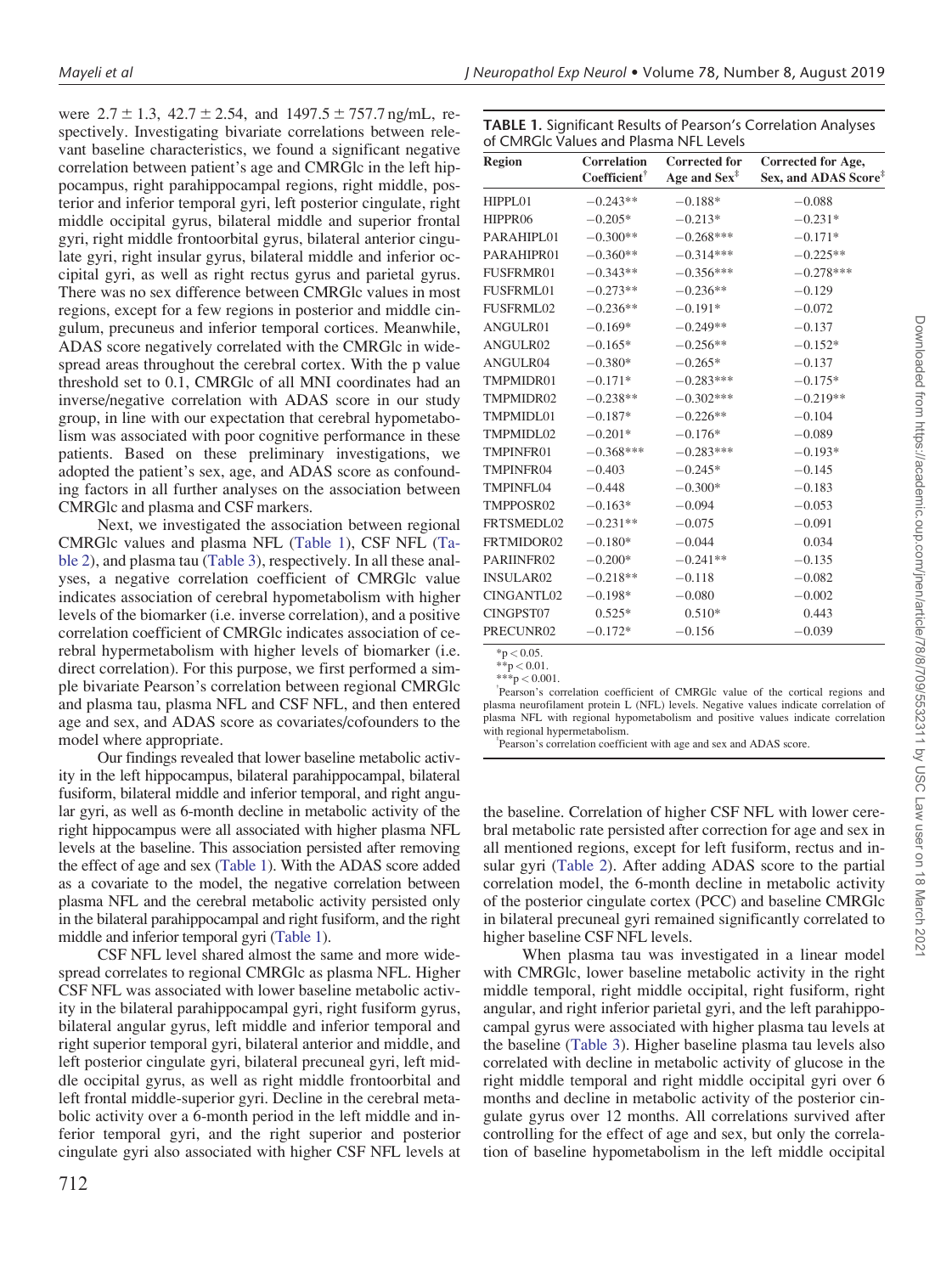<span id="page-4-0"></span>

| <b>TABLE 2.</b> Significant Results of Pearson's Correlation Analyses |  |
|-----------------------------------------------------------------------|--|
| of CMRGIc Values and CSF NFL Levels                                   |  |

| <b>Region</b>    | Correlation<br>Coefficient <sup>†</sup> | <b>Corrected for</b><br>Age and Sex <sup>‡</sup> | Corrected for Age,<br>Sex, and ADAS Score <sup>\$</sup> |
|------------------|-----------------------------------------|--------------------------------------------------|---------------------------------------------------------|
| HIPPL01          | $-0.180*$                               | $-0.145$                                         | $-0.028$                                                |
| PARAHIPL01       | $-0.225**$                              | $-0.191*$                                        | $-0.069$                                                |
| PARAHIPR01       | $-0.244**$                              | $-0.216**$                                       | $-0.103$                                                |
| <b>FUSFRML01</b> | $-0.185*$                               | $-0.158$                                         | $-0.024$                                                |
| FUSFRML02        | $-0.168*$                               | $-0.144$                                         | $-0.003$                                                |
| FUSFRMR01        | $-0.184*$                               | $-0.197*$                                        | 0.160                                                   |
| ANGULR02         | $-0.192*$                               | $-0.185*$                                        | $-0.056$                                                |
| ANGULR04         | $-0.267*$                               | $-0.263*$                                        | $-0.117$                                                |
| ANGULL01         | $-0.164*$                               | $-0.187*$                                        | $-0.056$                                                |
| ANGULL02         | $-0.195*$                               | $-0.223*$                                        | $-0.099$                                                |
| TMPSUPR04        | $-0.237*$                               | $-0.270*$                                        | $-0.210$                                                |
| TMPMIDL01        | $-0.177*$                               | $-0.216**$                                       | $-0.078$                                                |
| TMPMIDL02        | $-0.177*$                               | $-0.167*$                                        | $-0.070$                                                |
| TMPMIDL04        | $-0.248*$                               | $-0.247*$                                        | $-0.187$                                                |
| TMPINFL02        | $-0.172*$                               | $-0.194*$                                        | $-0.096$                                                |
| TMPINFL04        | $-0.292*$                               | $-0.290*$                                        | $-0.154$                                                |
| FRTMIDOR02       | $-0.280**$                              | $-0.149*$                                        | $-0.072$                                                |
| FRTSMEDL02       | $-0.301**$                              | $-0.165*$                                        | $-0.099$                                                |
| <b>INSULAR02</b> | $-0.215**$                              | $-0.110$                                         | $-0.071$                                                |
| RECTUSR02        | $-0.161*$                               | $-0.117$                                         | $-0.075$                                                |
| SUPMRGL01        | $-0.201*$                               | $-0.223**$                                       | $-0.121$                                                |
| CINGPSTL01       | $-0.191*$                               | $-0.183*$                                        | $-0.094$                                                |
| CINGPSTL02       | $-0.202*$                               | $-0.222**$                                       | $-0.111$                                                |
| CINGPST04        | $-0.345**$                              | $-0.391**$                                       | $-0.299*$                                               |
| CINGMIDL02       | $-0.194*$                               | $-0.209*$                                        | $-0.118$                                                |
| CINGANTL02       | $-0.304**$                              | $-0.166*$                                        | $-0.088$                                                |
| CINGANTR02       | $-0.248**$                              | $-0.095$                                         | $-0.064$                                                |
| CINGMIDR02       | $-0.177*$                               | $-0.222**$                                       | $-0.114$                                                |
| PRECUNR01        | $-0.181*$                               | $-0.169*$                                        | $-0.075$                                                |
| PRECUNR02        | $-0.229**$                              | $-0.270***$                                      | $-0.159$                                                |
| PRECUNL01        | $-0.221**$                              | $-0.270***$                                      | $-0.175*$                                               |
| PRECUNL02        | $-0.215**$                              | $-0.273***$                                      | $-0.181*$                                               |
| OCCMIDL01        | $0.195*$                                | $-0.187*$                                        | $-0.071$                                                |
| OCCMIDL02        | $-0.184*$                               | $-0.185*$                                        | $-0.078$                                                |

 $*p < 0.05$ .

 $*$  $p$  < 0.01.

 $***p < 0.001$ .

Pearson's correlation coefficient of CMRGlc value of the cortical regions and CSF neurofilament protein L (NFL) levels. Negative values indicate correlation of CSF NFL with regional hypometabolism and positive values indicate correlation with regional hypermetabolism<sup>1</sup>

Pearson's correlation coefficient with age and sex and ADAS score.

gyrus survived in the partial correlation model with age, sex, and ADAS score (Table 3). Finally, HCI score of patients directly correlated with both plasma and CSF levels of NFL (correlation coefficient: 0.230; p value: 0.005, and correlation coefficient: 0.203, p value: 0.013, respectively), meaning that the more similar the patients cerebral hypometabolic patterns were to typical patterns in AD patients, the higher were the baseline plasma and CSF levels of NFL of that patient. This correlation remained significant after correction for age and sex (coefficient: 0.260; p value: 0.001, and correlation coefficient: 0.247, p value: 0.003, respectively).

| <b>TABLE 3.</b> Significant Results of Pearson's Correlation Analyses |
|-----------------------------------------------------------------------|
| of CMRGIc Values and Plasma Tau Levels                                |

| Region     | <b>Correlation</b><br>Coefficient <sup>†</sup> | <b>Corrected for</b><br>Age and $Sex^{\ddagger}$ | Corrected for Age,<br>Sex, and ADAS Score <sup>#</sup> |
|------------|------------------------------------------------|--------------------------------------------------|--------------------------------------------------------|
| PARAHIPL01 | $-0.181*$                                      | $-0.178*$                                        | $-0.054$                                               |
| FUSFRMR01  | $-0.178*$                                      | $-0.176*$                                        | $-0.062$                                               |
| ANGULR01   | $-0.166*$                                      | $-0.172*$                                        | $-0.031$                                               |
| TMPMIDR01  | $-0.165*$                                      | $-0.176*$                                        | $-0.059$                                               |
| TMPMIDR02  | $-0.177*$                                      | $-0.187*$                                        | $-0.078$                                               |
| TMPMIDR04  | $-0.201*$                                      | $-0.214*$                                        | $-0.126$                                               |
| PARIINFR01 | $-0.167*$                                      | $-0.173*$                                        | $-0.038$                                               |
| CINGPST07  | $0.406*$                                       | $0.497*$                                         | 0.409                                                  |
| OCCMIDR01  | $-0.227**$                                     | $-0.248**$                                       | $-0.160$                                               |
| OCCMIDR04  | $-0.210*$                                      | $-0.221*$                                        | $-0.115$                                               |
| OCCMIDL01  | $-0.477*$                                      | $-0.563**$                                       | $-0.501*$                                              |

 $*p < 0.05$ .  $*$ p  $< 0.01$ .

Pearson's correlation coefficient of CMRGlc value of the cortical regions and plasma tau levels. Negative values indicate correlation of plasma tau with regional hypometabolism and positive values indicate correlation with regional hypermetabolism. ‡

Pearson's correlation coefficient with age and sex and ADAS score.

The above findings indicate that the CMRGlc scores of several cortical regions were correlated with more than one of the investigated plasma or CSF biomarkers, as well as patient's age and sex and the ADAS score in some regions. Therefore, we devised a multiple linear regression model to investigate the independent association of each biomarker with regional CMRGlc in our study group.

In the first step, we chose regions in which CMRGlc was significantly correlated with more than one biomarker, according to our findings in previous analyses. To test for presumptions of the multiple regression model, we investigated multivariate normality by drawing the Q-Q plot of each variable against the dependent variable of interest (i.e. CMRGlc). None of the variables violated the multivariate normality assumption in any of the regions of interest. To check for collinearity, we used the Durbin-Watson test diagnostics, and the normality plot of residuals was used to check for the presence of homoscedasticity in variances. Lastly, we used the method "Enter" in a multiple regression model of variables with potential contribution to the overall variance of CMRGlc value in the following regions: left and right parahippocampal: PARAHIPL01 and PARAHIPR01, left middle temporal: TMPMIDL01, right middle occipital: OCCMIDR01, right fusiform: FUSFRMR01, right angular: ANGULR01, right inferior parietal: PARIINFR01, right middle temporal: TMPMIDR01, left middle temporal: TMPMIDL02, right angular: ANGULR02, right middle temporal: TMPMIDR02, left inferior temporal: TMPINFL04, right angular: ANGULR04, and posterior cingulate: CINGPST07 gyri, as well as the total HCI score of each patient.

Results of the multiple linear regression showed a significant model that positively predicted patients HCI values based on independent contributions of higher CSF NFL levels (p value: 0.003,  $F[4,143]$ ,  $R^2$ : 0.328). The regression model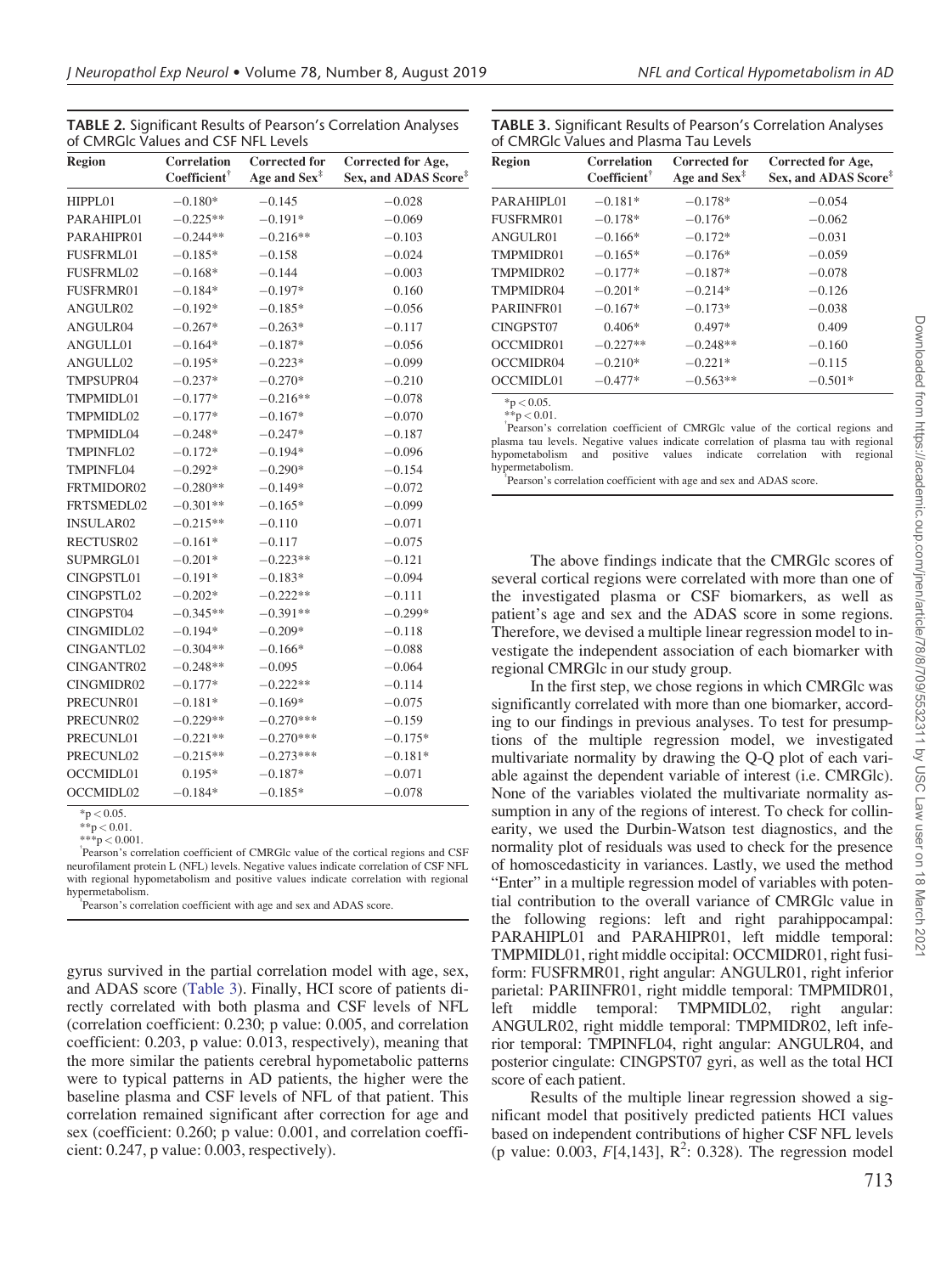| Region     | <b>Model p Value</b> | $\mathbb{R}^{2*}$ | <b>p</b> Value for Plasma NFL | <b>Corrected Beta Coefficient</b> |
|------------|----------------------|-------------------|-------------------------------|-----------------------------------|
| PARAHIPL01 | 0.001                | 0.336             | 0.02                          | $-0.214$                          |
| PARAHIPR01 | ${<}0.001$           | 0.372             | 0.001                         | $-0.319$                          |
| FUSFMR01   | ${<}0.001$           | 0.357             | 0.001                         | $-0.297$                          |
| TMPMIDR02  | 0.032                | 0.243             | 0.044                         | $-0.190$                          |

CMRGlc, cerebral metabolic rate of glucose; NFL, neurofilament protein L; FUSFRMR01, fusiform right; PARAHIPL01, parahippocampal left; PARAHIPR01, parahippocampal right; TMPMIDR02, temporal mid right.

Suffix 01 after regions name corresponds to baseline AD CMRGlc and suffix 02 to baseline MCI CMRGlc. \*Degree of freedom for the model and residuals for all regions was 3 and 144, respectively.

was also significant for baseline CMRGlc values of bilateral parahippocampal gyri, right middle temporal gyrus, and right fusiform gyrus that were independently and positively predicted by higher plasma NFL levels (Table 4). Neither CSF NFL level, plasma tau level, nor patients' age, sex, and ADAS score could independently predict CMRGlc in any of the study regions.

#### **DISCUSSION**

In a cross-sectional study based on the ADNI cohort, we investigated whether plasma or CSF levels of NFL independently predicted regional CMRGlc in patients with MCI. We used a stepwise strategy, starting from investigating potential correlations between plasma and CSF biomarkers and regional CMRGlc values. We narrowed the investigation to areas in which correlations persisted after correction for patient's age and sex, and ADAS score. Finally, we used a multiple linear regression model and identified regions where regional CMRGlc was independently predicted by plasma NFL. When applicable, we used plasma tau, a previously proposed biomarker of progression from MCI to AD, as a covariate in a multiple regression model.

Baseline plasma and CSF NFL levels were both correlated with regional hypometabolism in the screening visit in signature AD regions, including PCC and precuneus from the posteromedial cortex, and the hippocampal and parahippocampal gyri from the medial temporal lobe. Regional decline in CMRGlc of right hippocampus over 6 months and PCC over 12 months of disease progression also correlated with higher baseline plasma NFL and CSF NFL, respectively. Hypometabolism in the parahippocampal, middle temporal, and fusiform gyri was independently predicted by higher plasma CSF levels, and patients HCI by higher CSF NFL levels, in our group of patients with MCI.

Different types of dementia present with distinctive patterns of cortical hypometabolism on PET imaging. Furthermore, there appears to be a stepwise incremental pattern in the number of areas involved. For example, regional hypometabolism in PCC is seen in MCI, whereas hypometabolism is seen in PCC, as well as precuneus, inferior parietal lobule, and middle temporal gyrus in AD patients ([22\)](#page-7-0). In our study, hypometabolism in PCC and the medial temporal nodes were associated with higher CSF and plasma NFL levels as well as lower plasma tau. Crucially, these are signature regions within

the default mode network (DMN) of the brain that show hypometabolism in early AD.

18F-FDG-PET scan is a highly sensitive and specific technique in detecting neuronal injury. FDG-PET is also highly sensitive in differentiating between various types of dementia with a pooled sensitivity reaching to 91% ([23](#page-7-0)). Meanwhile, 18F-FDG-PET is neither sensitive nor specific in identifying high risk MCI patients who are likely to convert to AD ([24\)](#page-7-0). CSF p-tau levels and p-tau/A $\beta$  ratio have been shown to have predictive value for MCI conversion to AD [\(25](#page-7-0)) but were later proved to have a higher sensitivity than specificity, and hence a higher negative predictive value to rule out nonconvertors among MCI patients [\(26](#page-7-0)). Furthermore, quantification of cortical tau or amyloid burden is yet to achieve gold standard quality to detect high risk MCI patients, as there is a significant overlap in the quantity and distribution of tau and  $\overrightarrow{AB}$  deposits in MCI, normal aging, and non-AD dementia ([27–29\)](#page-7-0). Plasma and CSF levels of NFL are increased in MCI and associated with clinical severity and progression to AD ([7,](#page-6-0) [30](#page-7-0), [31\)](#page-7-0). CSF NFL levels are even elevated in carriers of the *APOE<sup>e4</sup>* gene, who have a higher risk of developing AD ([32\)](#page-7-0), and increase with progression from MCI to AD [\(33\)](#page-7-0). We hypothesized that NFL could be used as a clinically relevant marker of cerebral hypometabolism in high risk patients with MCI.

The DMN is a major functional network of the brain involved in several semantic and cognitive functions, including memory processing, encoding and recall. The medial temporal hub, consisting of the medial temporal lobe, and the core hub are main functional hubs within the DMN ([34](#page-7-0)). The parahippocampal gyrus of the medial temporal hub works in concert with the PCC and retrosplenial cortex from posteromedial cortex, as activation of the former and deactivation of the latter is essential for successful memory encoding ([35,](#page-7-0) [36](#page-7-0)). Our findings revealed that higher plasma and CSF NFL levels correlated to hypometabolism in cortical areas within the core hub of DMN, consisting of the PCC, precuneal gyrus, and parts of the retrosplenial cortex [\(34](#page-7-0), [37\)](#page-7-0), and within the medial temporal hub of the DMN, including the parahippocampal gyrus, the hippocampus, and the temporal poles. Importantly, we found that higher CSF NFL levels were associated with hypometabolism in the medial temporal nodes as well as the PCC and precuneal gyrus from the posteromedial cortex, whereas plasma NFL levels correlated only with MTL medial temporal nodes, suggesting a higher sensitivity for CSF NFL compared to plasma NFL levels.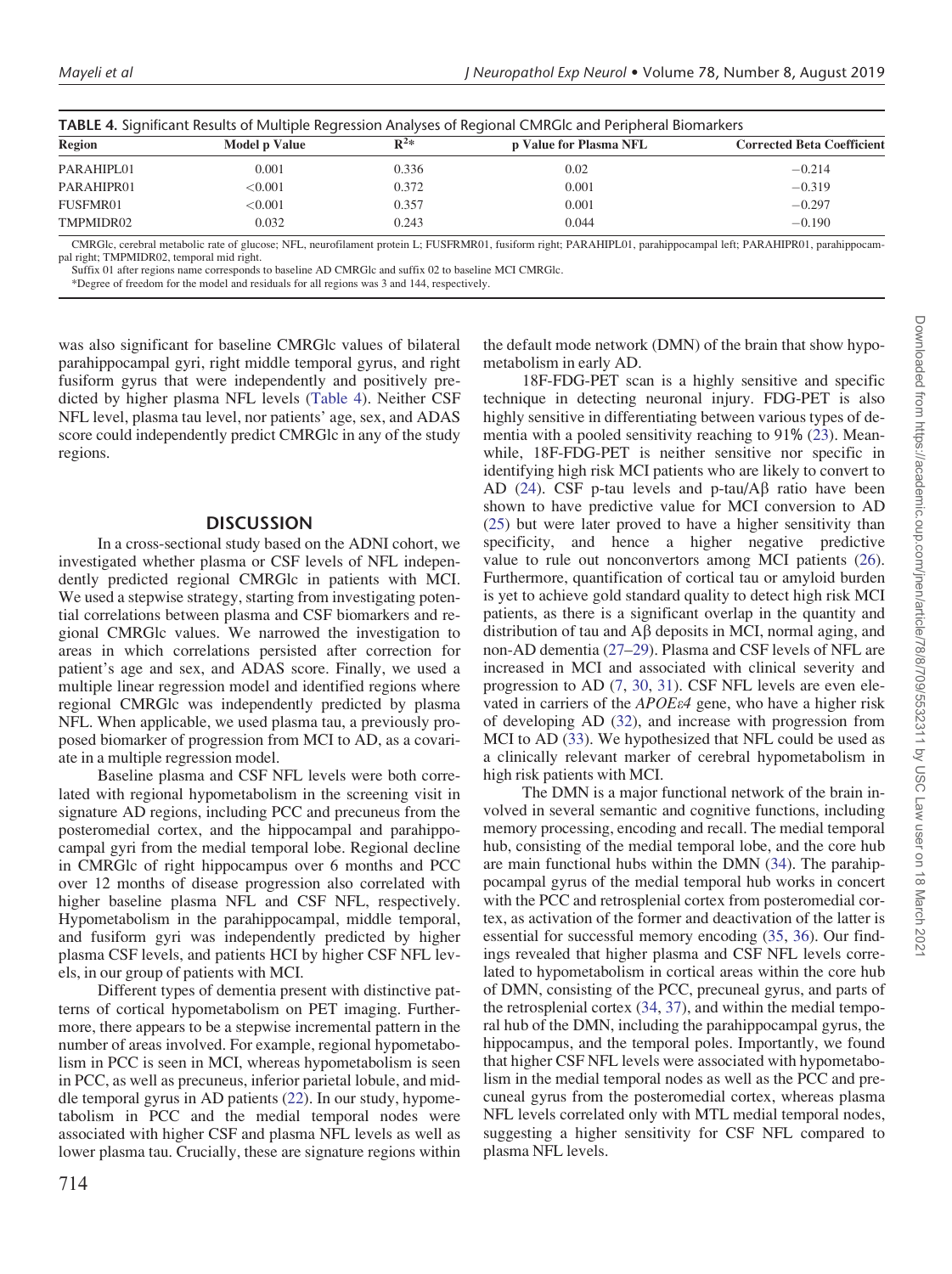<span id="page-6-0"></span>CSF NFL level was also correlated to hypometabolism in the medial frontal and angular gyri which are not among signature areas in AD. Importantly, a paradoxical increase in the metabolic activity of the hippocampal cortex is observed in patients with MCI ([38](#page-7-0)). This is believed to be a rebound hyperactivity due to loss of global functional connections of the medial temporal lobe, in particular those attributing to the frontal cortical areas [\(39](#page-7-0)). This might explain the association of frontal cortical hypometabolism with high CSF NFL in MCI patients. Importantly, the medial frontal cortex shows relatively higher amyloid beta deposition and low hypometabolism in MCI compared to significant hypometabolism and atrophy seen in signature AD regions within the medial temporal lobe [\(40](#page-7-0)). Therefore, correlation of CSF NFL levels with hypometabolism in extra-DMN neocortical regions, including the medial frontal and angular gyri, has a predictive potential for conversion from MCI to AD ([40](#page-7-0)).

Importantly, our results suggest that plasma tau and plasma NFL levels correlate with cortical hypermetabolism in the PCC region. Association of plasma tau and NFL with PCC hypermetabolism can be justified in the light of the following findings regarding the role of amyloid beta in cortical metabolic activity: first;  $\overrightarrow{AB}$  deposition is shown to be incongruently high in the PCC of patients with AD dementia, despite minimal degree of atrophy [\(41\)](#page-7-0), and second; posterior associational cortices, including the PCC, which show  $\mathbf{A}\beta$ -associated hypermetabolism in early AD, are shown to be more vulnerable to hypometabolism and atrophy in later disease stages  $(42)$ . To conclude,  $\mathbf{A}\beta$ associated hypermetabolism in the PCC correlated with higher plasma NFL and tau levels in our sample, suggesting a predictive role for plasma tau in high risk MCI patients.

As expected, and in line with previous studies (7), CSF NFL and plasma NFL levels were correlated in our sample (correlation coefficient:  $0.448$ ,  $p < 0.001$ ). Importantly, most of the CSF NFL: CMRGlc correlates did not survive correction for ADAS score, and CSF NFL did not show independent association with regional hypometabolism in the multiple regression model. Moreover, since the blood-derived biomarkers are less invasive and costly to measure, and considering the promising results regarding plasma NFL to independently predict CMRGlc in AD signature regions, plasma NFL can be considered as an early biomarker of to identify high risk MCI patients.

#### Conclusion

Early detection and follow-up of progression of dementia is important. A remarkable advantage of using blood-based biomarkers compared to CSF markers or imaging techniques is a great reduction in follow-up expenses. It is to be hoped that plasma NFL is used as a noninvasive, inexpensive biomarker for conversion of MCI into AD, and perhaps for AD progression.

#### ACKNOWLEDGMENTS

Data collection and sharing for this project was funded by the Alzheimer's Disease Neuroimaging Initiative (ADNI) (National Institutes of Health Grant U01 AG024904) and DOD ADNI (Department of Defense award number

W81XWH-12-2-0012). ADNI is funded by the National Institute on Aging, the National Institute of Biomedical Imaging and Bioengineering, and through generous contributions from the following: AbbVie, Alzheimer's Association; Alzheimer's Drug Discovery Foundation; Araclon Biotech; BioClinica, Inc.; Biogen; Bristol-Myers Squibb Company; CereSpir, Inc.; Cogstate; Eisai Inc.; Elan Pharmaceuticals, Inc.; Eli Lilly and Company; EuroImmun; F. Hoffmann-La Roche Ltd and its affiliated company Genentech, Inc.; Fujirebio; GE Healthcare; IXICO Ltd.; Janssen Alzheimer Immunotherapy Research & Development, LLC.; Johnson & Johnson Pharmaceutical Research & Development LLC.; Lumosity; Lundbeck; Merck & Co., Inc.; Meso Scale Diagnostics, LLC.; NeuroRx Research; Neurotrack Technologies; Novartis Pharmaceuticals Corporation; Pfizer Inc.; Piramal Imaging; Servier; Takeda Pharmaceutical Company; and Transition Therapeutics. The Canadian Institutes of Health Research is providing funds to support ADNI clinical sites in Canada. Private sector contributions are facilitated by the Foundation for the National Institutes of Health (www.fnih.org). The grantee organization is the Northern California Institute for Research and Education, and the study is coordinated by the Alzheimer's Therapeutic Research Institute at the University of Southern California. ADNI data are disseminated by the Laboratory for Neuro Imaging at the University of Southern California.

### **REFERENCES**

- 1. Halliday M, Radford H, Zents KAM, et al. Repurposed drugs targeting eIF2aa-P-mediated translational repression prevent neurodegeneration in mice. Brain 2017;140:1768–83
- 2. Tan CC, Yu JT, Tan L. Biomarkers for preclinical Alzheimer's disease. J Alzheimers Dis 2014;42:1051–69
- 3. Olsson B, Lautner R, Andreasson U, et al. CSF and blood biomarkers for the diagnosis of Alzheimer's disease: A systematic review and metaanalysis. Lancet Neurol 2016;15:673–84
- 4. Fiorini M, Bongianni M, Donata Benedetti M, et al. Reappraisal of  $A\beta40$ and  $A\beta42$  peptides measurements in cerebrospinal fluid of patients with Alzheimer's disease. J Alzheimers Dis 2018;66:219–27
- 5. Albani D, Marizzoni M, Ferrari C, et al. Plasma  $\text{A}\beta42$  as biomarker of prodromal Alzheimer's disease progression in patients with amnestic mild cognitive impairment: Evidence from the PharmaCog/E-ADNI Study. J Alzheimers Dis 2019;69:37–48
- 6. Zecca C, Tortelli R, Panza F, et al. Plasma β-amyloid1-42 reference values in cognitively normal subjects. J Neurol Sci 2018;391:120–6
- 7. Mattsson N, Andreasson U, Zetterberg H, et al. Association of plasma neurofilament light with neurodegeneration in patients with Alzheimer disease. JAMA Neurol 2017;74:557–66
- 8. Gaiottino J, Norgren N, Dobson R, et al. Increased neurofilament light chain blood levels in neurodegenerative neurological diseases. PLoS One 2013;8:e75091
- 9. Hampel H, Toschi N, Baldacci F, et al. Alzheimer's disease biomarkerguided diagnostic workflow using the added value of six combined cerebrospinal fluid candidates:  $A\beta_{1-42}$ , total-tau, phosphorylatedtau, NFL, neurogranin, and YKL-40. Alzheimers Dement 2018;14: 492–501
- 10. Herholz K, Salmon E, Perani D, et al. Discrimination between Alzheimer dementia and controls by automated analysis of multicenter FDG PET. Neuroimage 2002;17:302–16
- 11. McKhann G, Drachman D, Folstein M, et al. Clinical diagnosis of Alzheimer's disease: Report of the NINCDS-ADRDA Work Group under the auspices of Department of Health and Human Services Task Force on Alzheimer's disease. Neurology 1984;34:939–44
- 12. Petersen RC, Aisen PS, Beckett LA, et al. Alzheimer's Disease Neuroimaging Initiative (ADNI): Clinical characterization. Neurology 2010;74: 201–9